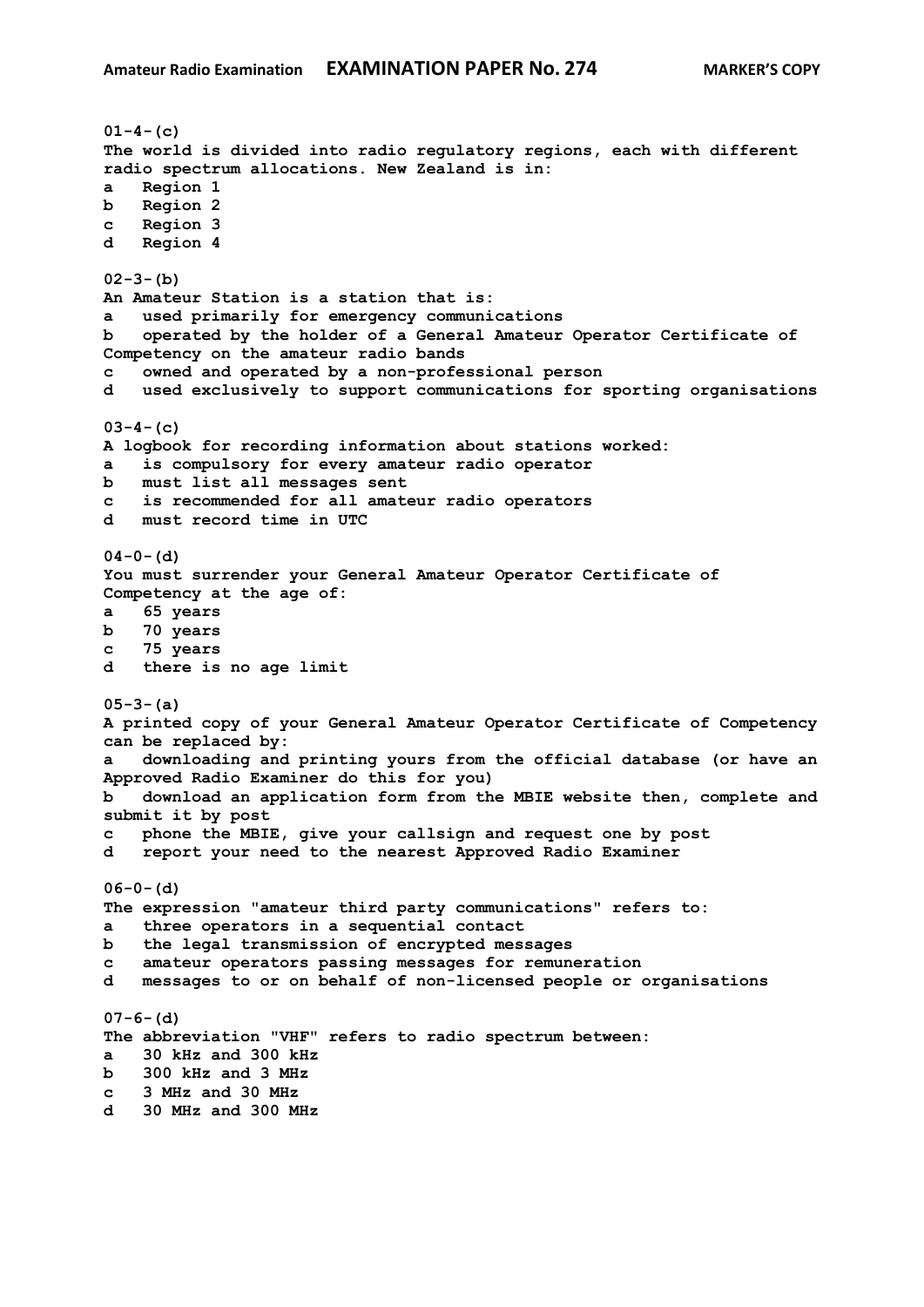```
08-7-(b)
In New Zealand, the "2 metre band" frequency limits are:
a 144 to 149 MHz
b 144 to 148 MHz
c 146 to 148 MHz
d 144 to 150 MHz
09-7-(a)
The following band is an exclusive primary allocation for New Zealand 
amateur radio operators:
a 21 to 21.45 MHz
b 10.1 to 10.15 MHz
c 146 to 148 MHz
d 3.5 to 3.9 MHz
10-4-(d)
An electric current passes through a wire and produces around the wire:
a nothing
b an electric field
c an electrostatic field
d a magnetic field
11-7-(a)
Four good electrical insulators are:
a glass, air, plastic, porcelain
b plastic, rubber, wood, carbon
c glass, wood, copper, porcelain
d paper, glass, air, aluminium
12-9-(a)
The unit of resistance is the:
a ohm
b farad
c watt
d resistor
13-0-(c)
The voltage across a resistor carrying current can be calculated using 
the formula:
a E = I + R [voltage equals current plus resistance]
b E = I - R [voltage equals current minus resistance]
c E = I x R [voltage equals current times resistance] 
d E = I / R [voltage equals current divided by resistance]
14-7-(b)
The ohm is the unit of:
a supply voltage
b electrical resistance
c electrical pressure
d current flow
15-9-(b)
A dry cell has an open circuit voltage of 1.5 volt. When supplying a
large current, the voltage drops to 1.2 volt. This is due to the cell's:
a voltage capacity
b internal resistance
c electrolyte becoming dry
d current capacity
```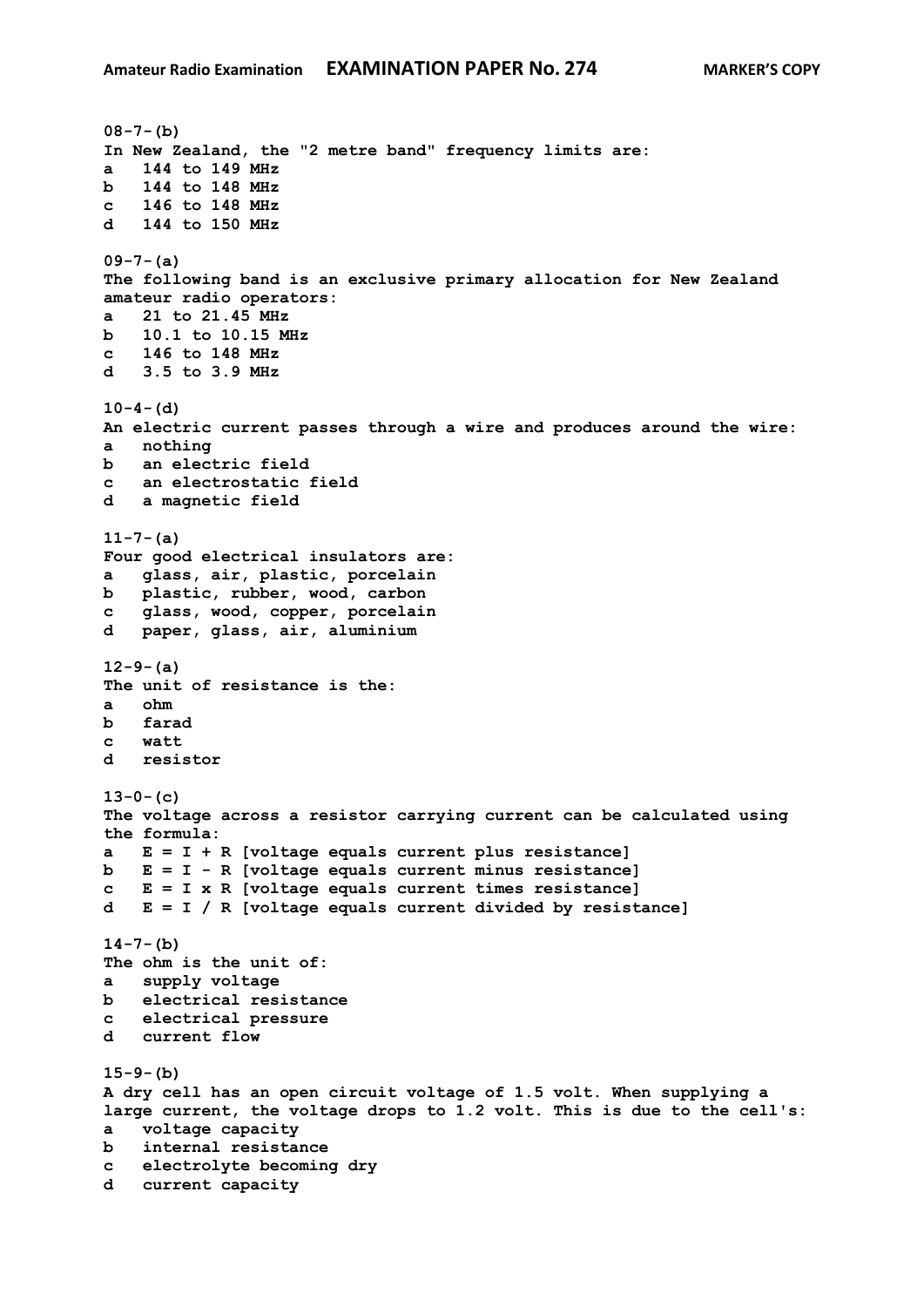```
16-7-(b)
The total resistance of four 68 ohm resistors wired in parallel is:
a 12 ohm
b 17 ohm 
c 34 ohm 
d 272 ohm
17-1-(b)
Two resistors are in parallel. Resistor A carries twice the current of 
resistor B, which means that:
a B has half the resistance of A
b A has half the resistance of B 
c the voltage across A is twice that across B
d the voltage across B is twice that across B 
18-4-(d)
The current in a 100 kilohm resistor is 10 mA. The power dissipated is:
a 1 watt
b 100 watt
c 10,000 watt
d 10 watt
19-5-(d)
Three 18 ohm resistors are connected in parallel across a 12 volt supply. 
The total power dissipation of the resistor load is:
a 3 watt
b 18 watt
c 36 watt 
d 24 watt 
20-6-(b)
One megahertz is equal to:
a 0.0001 Hz
b 1000 kHz
c 100 kHz
d 10 Hz
21-8-(b)
The reactance of an inductor increases as the:
a frequency decreases
b frequency increases 
c applied voltage increases
d applied voltage decreases 
22-1-(c)
Two 20 uH inductances are connected in series. The total inductance is:
a 10 uH
b 20 uH 
c 40 uH 
d 80 uH
```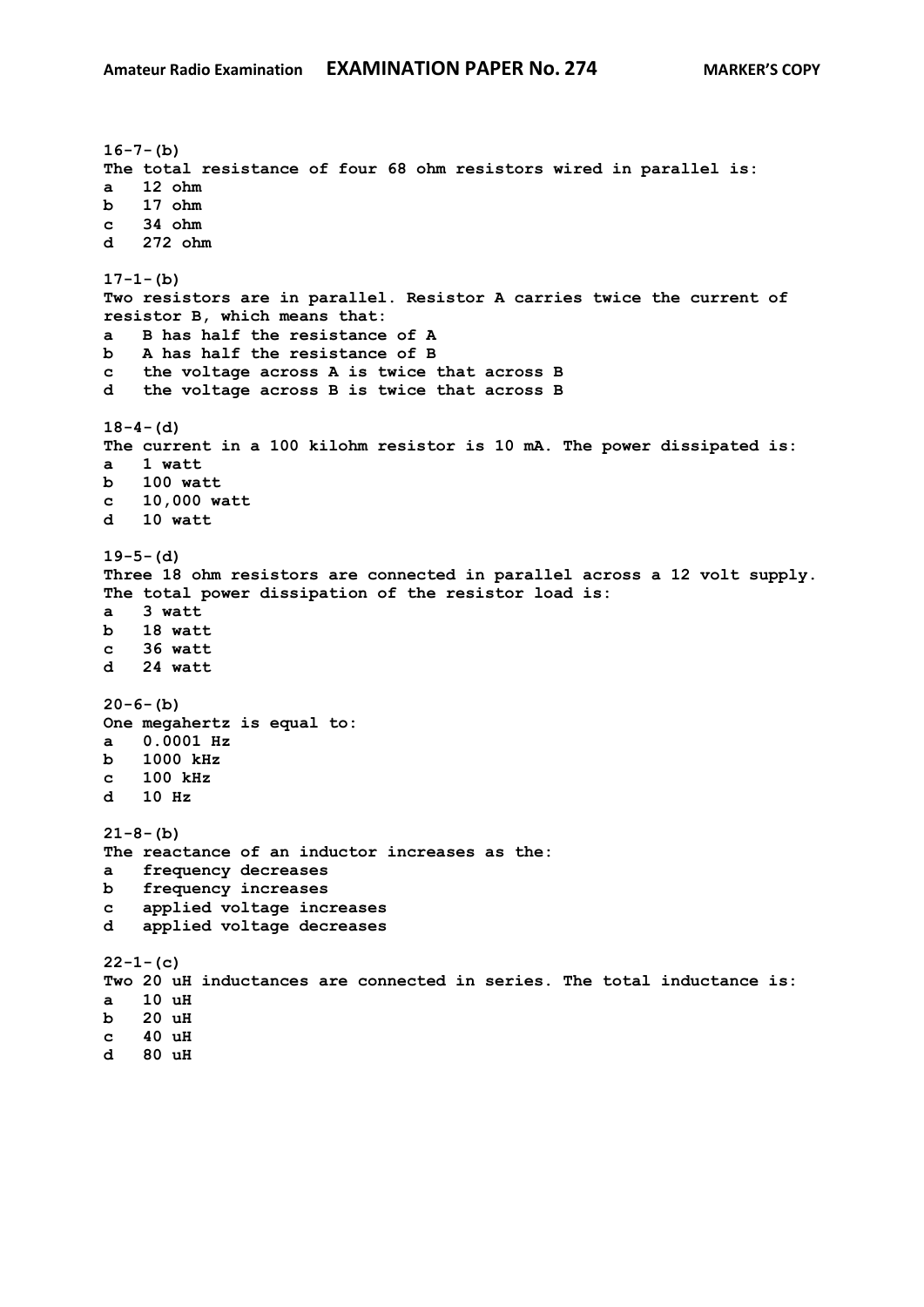```
23-4-(b)
An earth wire should be connected to the metal chassis of a mains-
operated power supply, to ensure that if a fault develops, the chassis:
a does not develop a high voltage with respect to the phase lead
b does not develop a high voltage with respect to earth
c becomes a conductor to bleed away static charge
d provides a path to ground in case of lightning strikes
24-6-(b)
The type of rectifier diode found most often in power supplies is:
a lithium
b silicon 
c germanium
d copper oxide
25-8-(b)
The two basic types of field effect transistors are:
a NPN and PNP
b n-channel and p-channel
c germanium and silicon
d inductive and capacitive
26-7-(b)
The electrode that is usually a cylinder of wire mesh in a thermionic 
valve is the:
a filament (heater)
b grid
c cathode
d anode
27-4-(a)
When measuring the current drawn by a light bulb from a DC supply, the 
meter will act in circuit as:
a a low value resistance
b an insulator
c a perfect conductor
d an extra current drain
28-2-(a)
An amplifier has a gain of 40 dB. Assuming the same impedances, the ratio 
of the rms output voltage to the rms input voltage is:
a 100
b 20
c 40 
d 400
29-1-(a)
In your HF station, this is the most useful for determining the 
effectiveness of the antenna system:
a SWR bridge
b antenna switch
c linear amplifier
d dummy load
```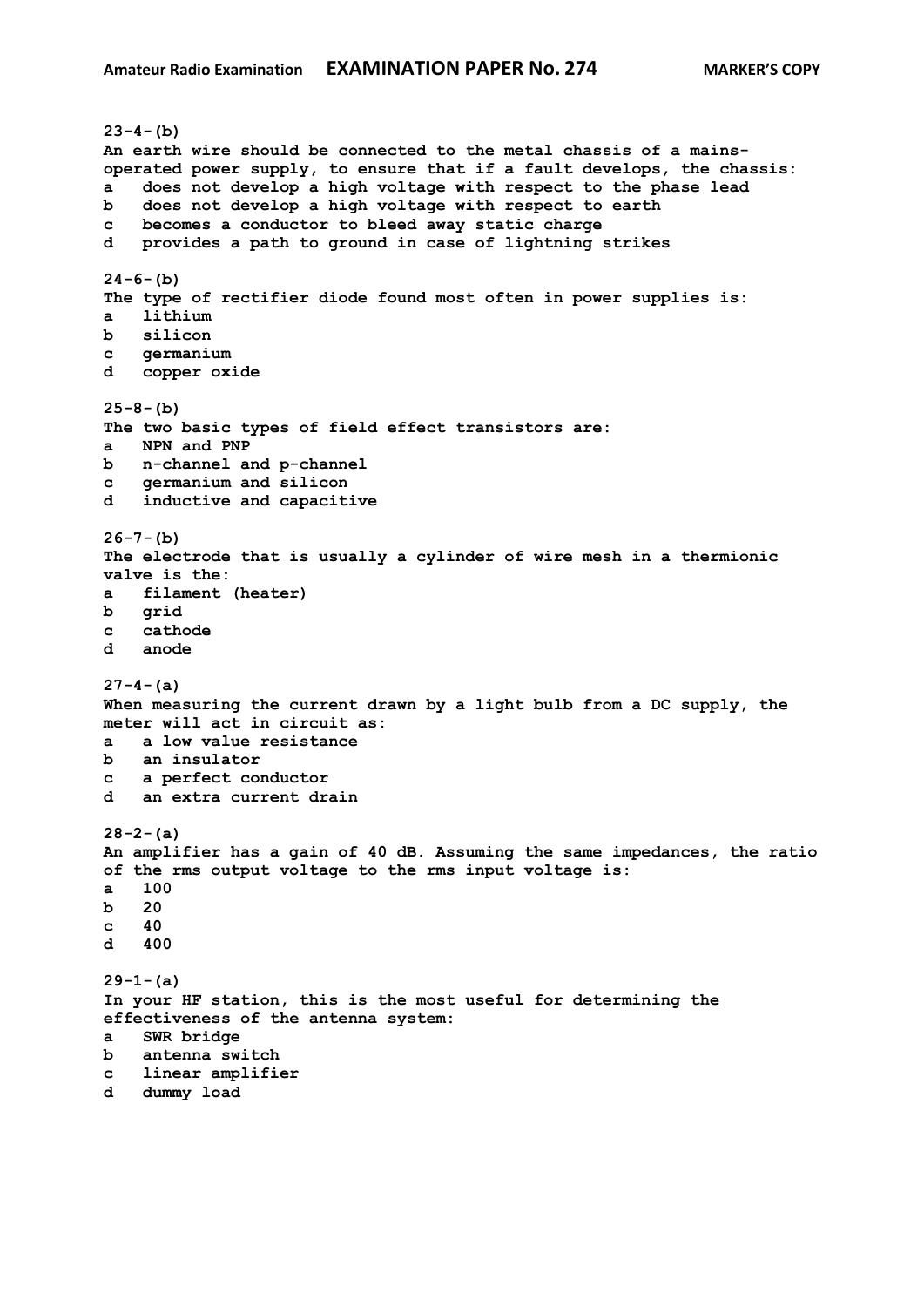**30-1-(b) In a frequency modulation receiver, this is in between the antenna and the mixer: a the audio frequency amplifier b the radio frequency amplifier c the high frequency oscillator d the intermediate frequency amplifier 31-8-(d) In a single sideband and CW receiver, this is connected to the output of the product detector: a the intermediate frequency amplifier b the high frequency oscillator c the radio frequency amplifier d the audio frequency amplifier 32-5-(b) The ability of a receiver to separate signals close in frequency is called its: a noise figure b selectivity c sensitivity d bandwidth 33-6-(c) A 7 MHz signal and a 16 MHz oscillator are applied to a mixer stage. The output will contain the input frequencies and: a 8 and 9 MHz b 7 and 9 MHz c 9 and 23 MHz d 3.5 and 9 MHz 34-9-(b) A receiver squelch circuit: a automatically keeps the audio output at maximum level b silences the receiver speaker during periods of no received signal c provides a noisy operating environment d is not suitable for pocket-size receivers 35-0-(d) A communications receiver provides a choice of four IF bandpass filters installed in it, one at 250 Hz, one at 500 Hz, one at 2.4 kHz, and one at 6 kHz. If you were listening to a single sideband transmission, you would use: a 250 Hz b 6 kHz c 500 Hz d 2.4 kHz 36-2-(d) The primary source of noise that can be heard in a UHF band receiver with its antenna connected is: a detector noise b atmospheric noise c man-made noise d receiver front-end noise**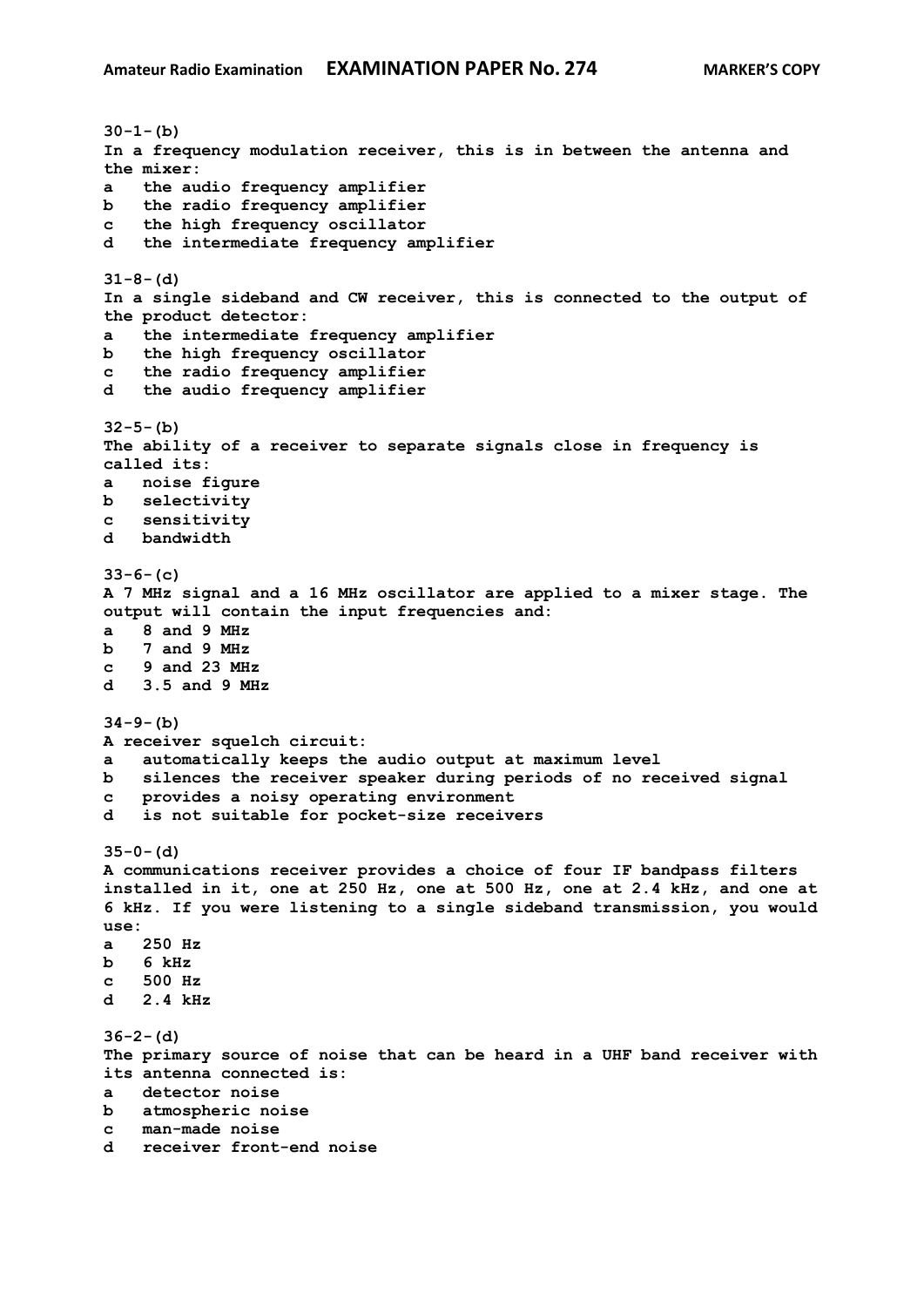**37-5-(a) In an elementary frequency modulation transmitter, this is located between the frequency multiplier and the antenna: a power amplifier b modulator c speech amplifier d oscillator 38-7-(a) In a single sideband transmitter, the output of the variable frequency oscillator is connected to the: a mixer b antenna c balanced modulator d linear amplifier 39-7-(b) The process of modulation allows: a information to be removed from a carrier b information to be impressed on to a carrier c voice and Morse code to be combined d none of these 40-5-(b) Harmonics produced in an early stage of a transmitter may be reduced in a later stage by: a increasing the signal input to the final stage b using tuned circuit coupling between stages c using FET power amplifiers d using larger value coupling capacitors 41-0-(d) Harmonics are to be avoided because they: a cause damage to amateur equipment b make your signal unreadable at other stations on that band c cause possible interference to other users of that band d cause possible interference to services using other bands 42-5-(b) The capacitor value best suited for filtering the output of a 12 volt 1 amp DC power supply is: a 100 pF b 10,000 uF c 10 nF d 100 nF 43-4-(d) The regulator device in a power supply could consist of: a four silicon power diodes in a regulator configuration b two silicon power diodes and a centre-tapped transformer c a single silicon power diode connected as a half-wave rectifier d a three-terminal regulator chip**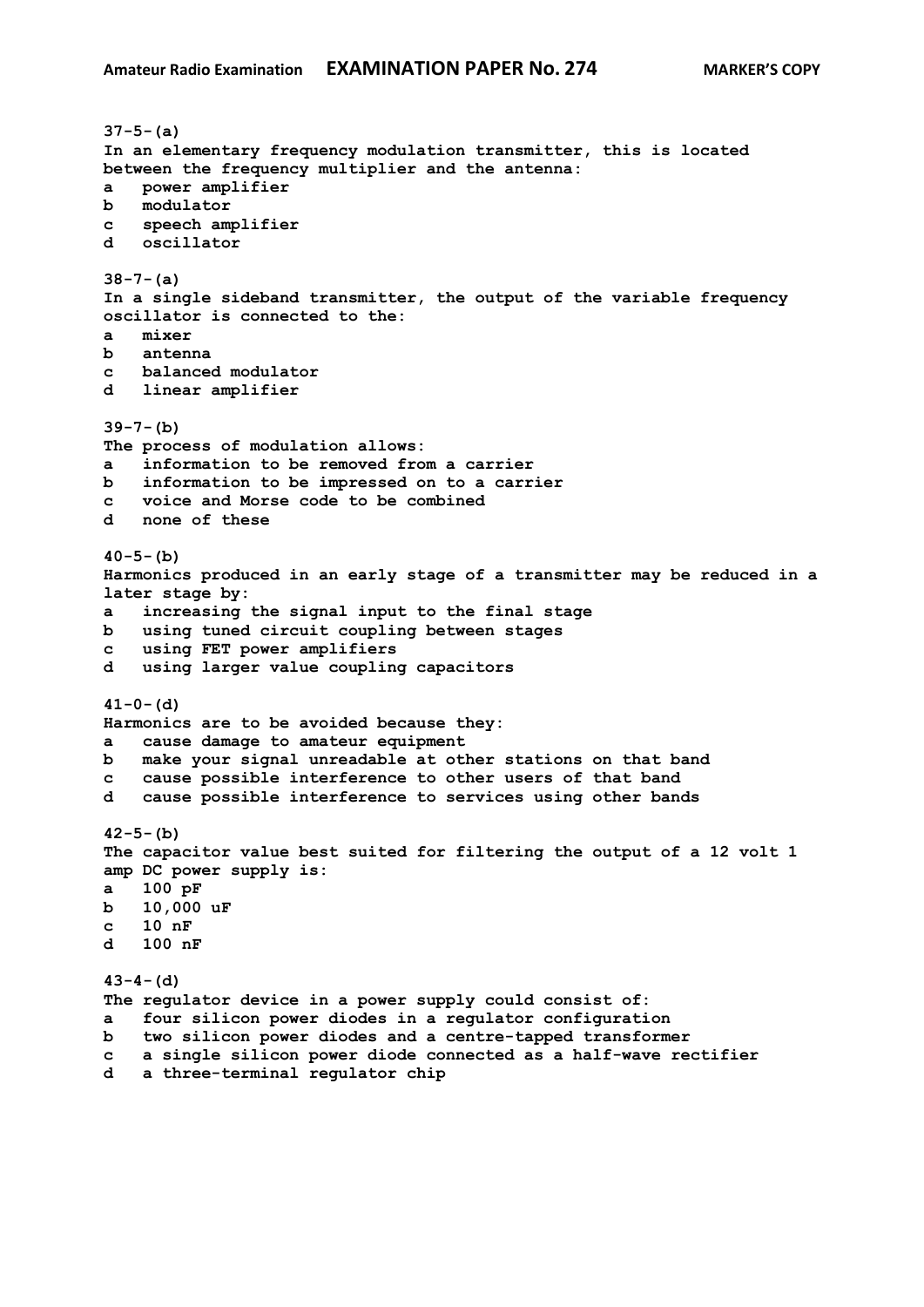**44-1-(b) The following phonetic code is correct for the callsign "ZL2KMJ": a zulu lima two kilowatt mac jamboree b zulu lima two kilo mike juliet c zanzibar london two kilo mike japan d zulu lima two kilowatt montreal japan 45-2-(c) "Break-in keying" means: a unauthorised entry has resulted in station equipment disappearing b temporary emergency operating c key-down changes the station to transmit, key-up to receive d the other station's keying is erratic 46-4-(c) The "RIT" control on a transceiver: a reduces interference on the transmission b changes the frequency of the transmitter section without affecting the frequency of the receiver section c changes the frequency of the receiver section without affecting the frequency of the transmitter section d changes the transmitting and receiver frequencies by the same amount 47-8-(c) The signal "QSY?" means: a shall I relay to .... ? b shall I increase transmitter power? c shall I transmit on another frequency? d is my signal fading? 48-8-(d) A damaged antenna or feedline attached to the output of a transmitter will present an incorrect load resulting in: a the driver stage not delivering power to the final b the output tuned circuit breaking down c loss of modulation in the transmitted signal d excessive heating or protection shut-down in the transmitter output stage 49-2-(d) A result of standing waves on a non-resonant transmission line is: a maximum transfer of energy to the antenna from the transmitter b perfect impedance match between transmitter and feedline c lack of radiation from the transmission line d reduced transfer of RF energy to the antenna 50-2-(c) The shortest "active" element of a Yagi antenna is the: a boom b reflector c director(s) d driven element**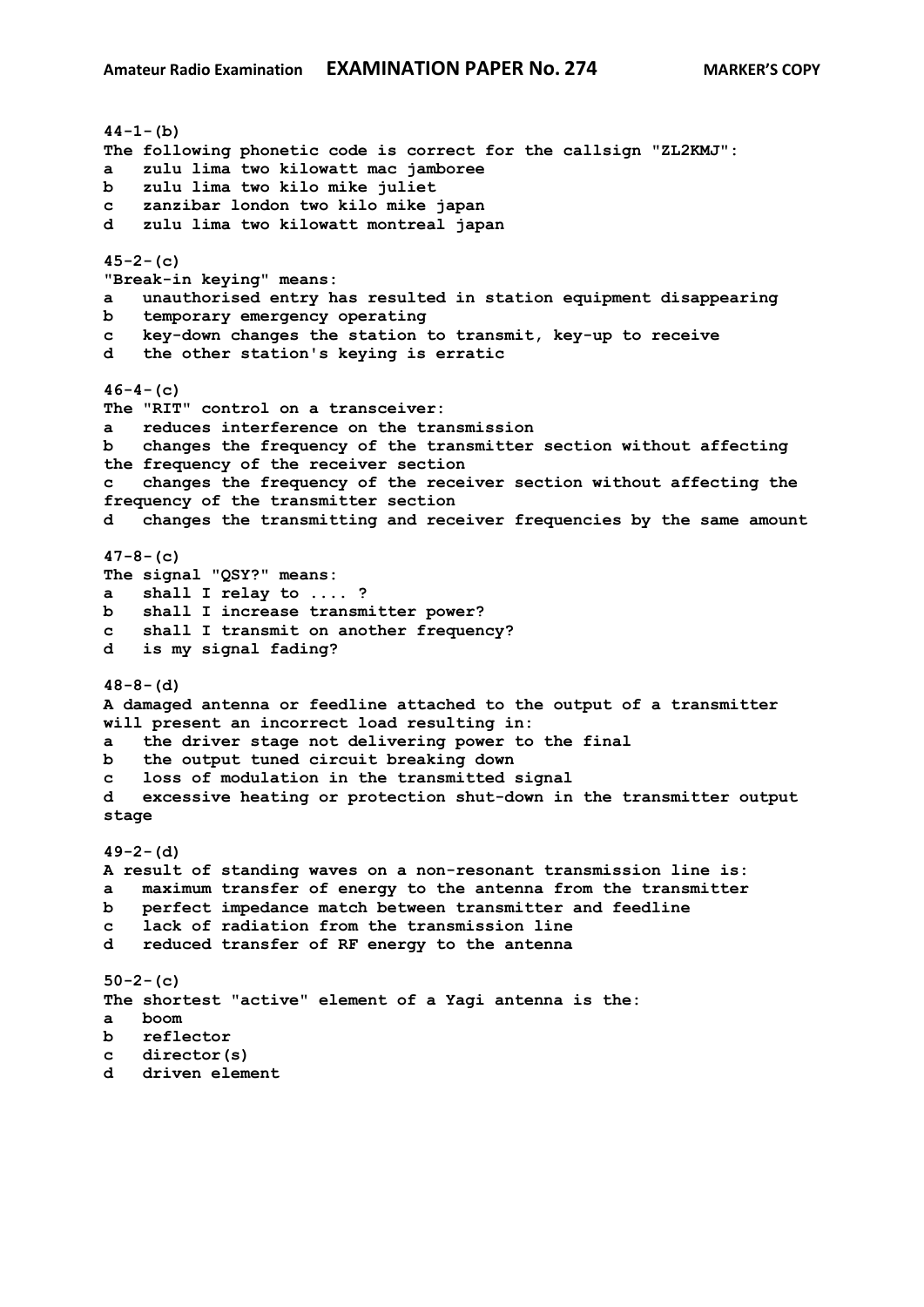```
51-6-(d)
The effect of adding a series inductance to an antenna is to:
a increase the resonant frequency
b have no change on the resonant frequency
c have little effect
d decrease the resonant frequency
52-0-(d)
A radio wave with a frequency of 3.8 MHz has a wavelength of:
a 78.94cm
b 7894m
c 789.4m
d 78.94m
53-7-(a)
The main reason why many VHF base and mobile antennas in amateur use are 
5/8 of a wavelength long is that:
a most of the energy is radiated at a low angle
b it is easy to match the antenna to the transmitter
c it is a convenient length on VHF
d the angle of radiation is high giving excellent local coverage
54-0-(d)
A "skip zone" is:
a the distance between the antenna and where the refracted wave first 
returns to earth
b the distance between any two refracted waves
c a zone caused by lost sky waves
d the distance between the far end of the ground wave and where the 
refracted wave first returns to earth
55-7-(a)
A variation in received signal strength caused by slowly changing 
differences in path lengths is called:
a fading
b absorption
c fluctuation
d path loss
56-1-(a)
The MUF for a given radio path is the:
a maximum usable frequency
b mean of the maximum and minimum usable frequencies
c minimum usable frequency
d mandatory usable frequency
57-8-(c)
When someone in the neighbourhood complains of TVI, it is wise to:
a deny all responsibility
b immediately blame the other equipment
c check your log to see if it coincides with your transmissions
d inform all the other neighbours
```